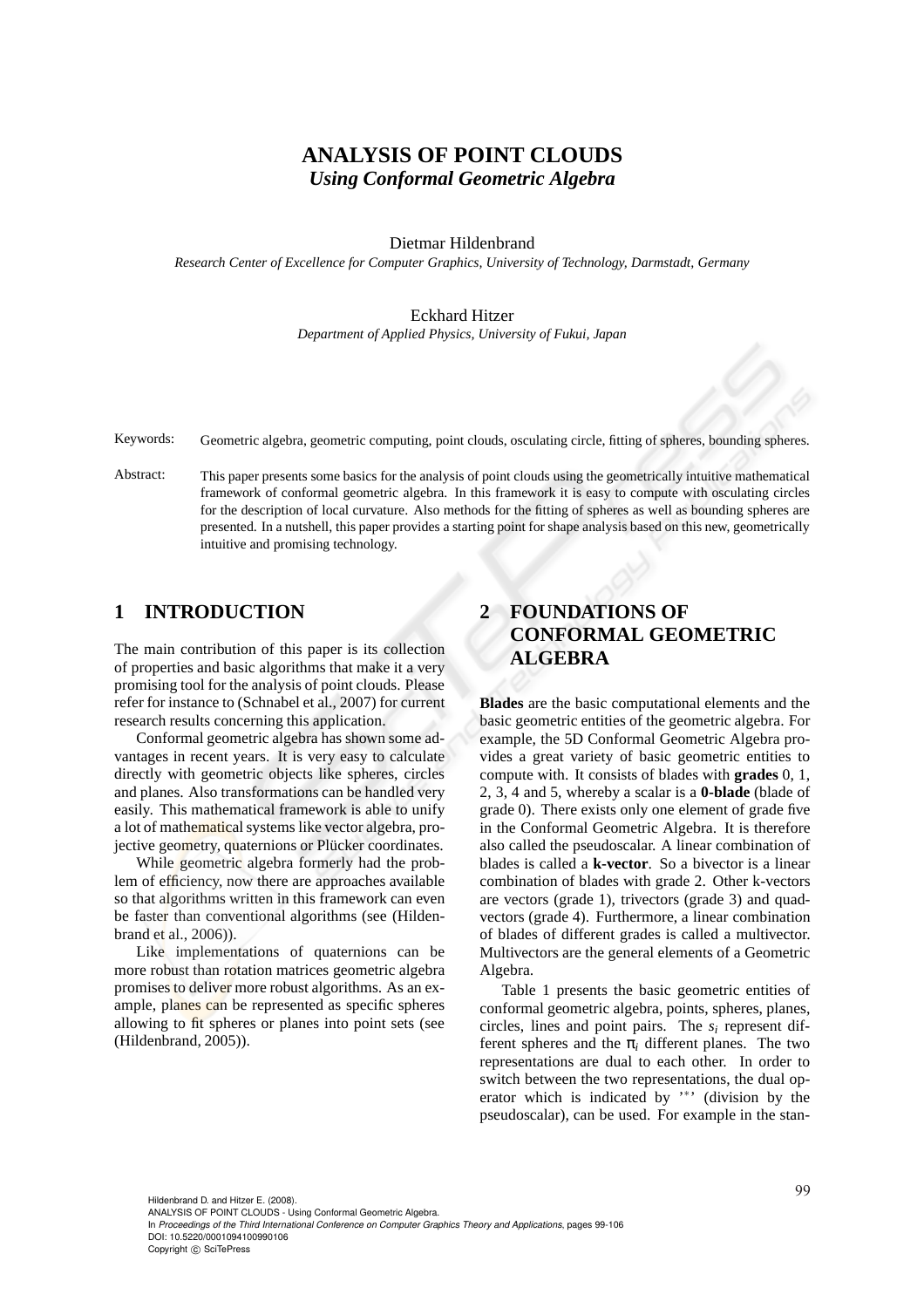Table 1: Representations of the conformal geometric entities.

| entity | standard repr.                                              | direct repr.                                          |
|--------|-------------------------------------------------------------|-------------------------------------------------------|
| Point  | $P = \mathbf{x} + \frac{1}{2}\mathbf{x}^2 e_{\infty} + e_0$ |                                                       |
| Sphere | $s = P - \frac{1}{2}r^2 e_{\infty}$                         | $s^* = x_1 \wedge x_2 \wedge x_3 \wedge x_4$          |
| Plane  | $\pi = \mathbf{n} + de_{\infty}$                            | $\pi^* = x_1 \wedge x_2 \wedge x_3 \wedge e_{\infty}$ |
| Circle | $z = s_1 \wedge s_2$                                        | $z^* = x_1 \wedge x_2 \wedge x_3$                     |
| Line   | $l = \pi_1 \wedge \pi_1$                                    | $\overline{l^*}=x_1\wedge x_2\wedge e_{\infty}$       |
| P-Pair | $P_p = s_1 \wedge s_2 \wedge s_3$                           | $P_n^* = x_1 \wedge x_2$                              |

Table 2: The geometric meaning of the inner product of conformal vectors *U* (1st column) and *V* (2nd column, rows 1,5, and 9).

| $U \cdot V$                 | plane                        |  |
|-----------------------------|------------------------------|--|
| plane                       | angle between planes         |  |
| sphere                      | Euclidean distance to center |  |
| point                       | Euclidean distance           |  |
| $U \cdot V$                 | sphere                       |  |
| plane                       | Euclidean distance to center |  |
| sphere                      | distance measure             |  |
| point                       | distance measure             |  |
| $U \cdot V$                 | point                        |  |
| plane                       | Euclidean distance           |  |
| sphere                      | distance measure             |  |
| Euclidean distance<br>point |                              |  |

dard representation a sphere is represented with the help of its center point *P* and its radius *r*, while in the direct representation it is constructed by the outer product ' $\wedge$ ' of four points  $x_i$  that lie on the surface of the sphere  $(x_1 \wedge x_2 \wedge x_3 \wedge x_4)$ . In standard representation the dual meaning of the outer product is the intersection of geometric entities. For example a circle is defined by the intersection of two spheres  $(s_1 \wedge s_2)$ . Please notice that in this paper we indicate 3D vectors by bold letters, e.g. **n** means the 3D normal vector of a plane.

For the foundations of conformal geometric algebra and its application to computer graphics refer for instance to (L.Dorst et al., 2007), (Rosenhahn, 2003), (Fontijne and Dorst, 2003) and to the tutorials (Dorst and Mann, 2002), (Mann and Dorst, 2002), (Hildenbrand et al., 2004) and (Hildenbrand, 2005).

### **3 DISTANCES AND ANGLES**

In conformal geometric algebra distances and angles are expressible easily with the help of the inner product. Table 2 summarizes the geometric meaning of the inner product of conformal vectors *U* and *V*.

The inner product of vectors in Conformal Geometric Algebra results in a scalar and can be used as a measure for distances between basic objects. The inner product  $P \cdot S$  of two vectors  $P$  and  $S$  can be used for tasks like

- the Euclidean distance between two points
- the distance between one point and one plane
- the decision whether a point is inside or outside of a sphere.

A vector in Conformal Geometric Algebra can be written as

$$
V = v_1 e_1 + v_2 e_2 + v_3 e_3 + v_4 e_\infty + v_5 e_0 \tag{1}
$$

The meaning of the two additional coordinates  $e_0$  and *e*<sup>∞</sup> is as follows :

|             | $v_5=0$              | $v_5 \neq 0$                |
|-------------|----------------------|-----------------------------|
| $v_4=0$     | plane through origin | sphere/point through origin |
| $v_4\neq 0$ | plane                | sphere/point                |

The multiplication with a constant  $k \neq 0$  leads always to the same geometric object (like in projective space).

Division by  $v_5 \neq 0$  leads to (normalized form)

$$
S = s_1 e_1 + s_2 e_2 + s_3 e_3 + s_4 e_\infty + e_0 \tag{2}
$$

representing a sphere *S* with center point **s** and radius *r* as

$$
S = \mathbf{s} + s_4 e_\infty + e_0 \tag{3}
$$

with

$$
s_4 = \frac{1}{2}(\mathbf{s}^2 - r^2) = \frac{1}{2}(s_1^2 + s_2^2 + s_3^2 - r^2)
$$

Points are degenerate spheres with radius  $r = 0$ .

$$
P = \mathbf{s} + \frac{1}{2}\mathbf{s}^2 e_\infty + e_0 \tag{4}
$$

Planes are degenerate spheres with infinite radius. They are represented as a vector with  $v_5 = 0$ 

$$
V = v_1 e_1 + v_2 e_2 + v_3 e_3 + v_4 e_\infty = \mathbf{v} + v_4 e_\infty \qquad (5)
$$

The inner product of 3D vectors corresponds to the well-known scalar product. The 3D basis vectors *e*1,*e*2,*e*<sup>3</sup> square to 1

$$
e_1^2 = e_2^2 = e_3^2 = 1\tag{6}
$$

Because of the specific metric of the conformal space, the additional basis vectors  $e_o^2, e_\infty^2$  square to 0 and their inner product results in  $e_{\infty} \cdot e_{\infty} = -1$ . Based on these specific properties the inner product between a Conformal vector *U* and a Conformal vector *V* is defined by

$$
U \cdot V = (\mathbf{u} + u_4 e_\infty + u_5 e_o) \cdot (\mathbf{v} + v_4 e_\infty + v_5 e_o)
$$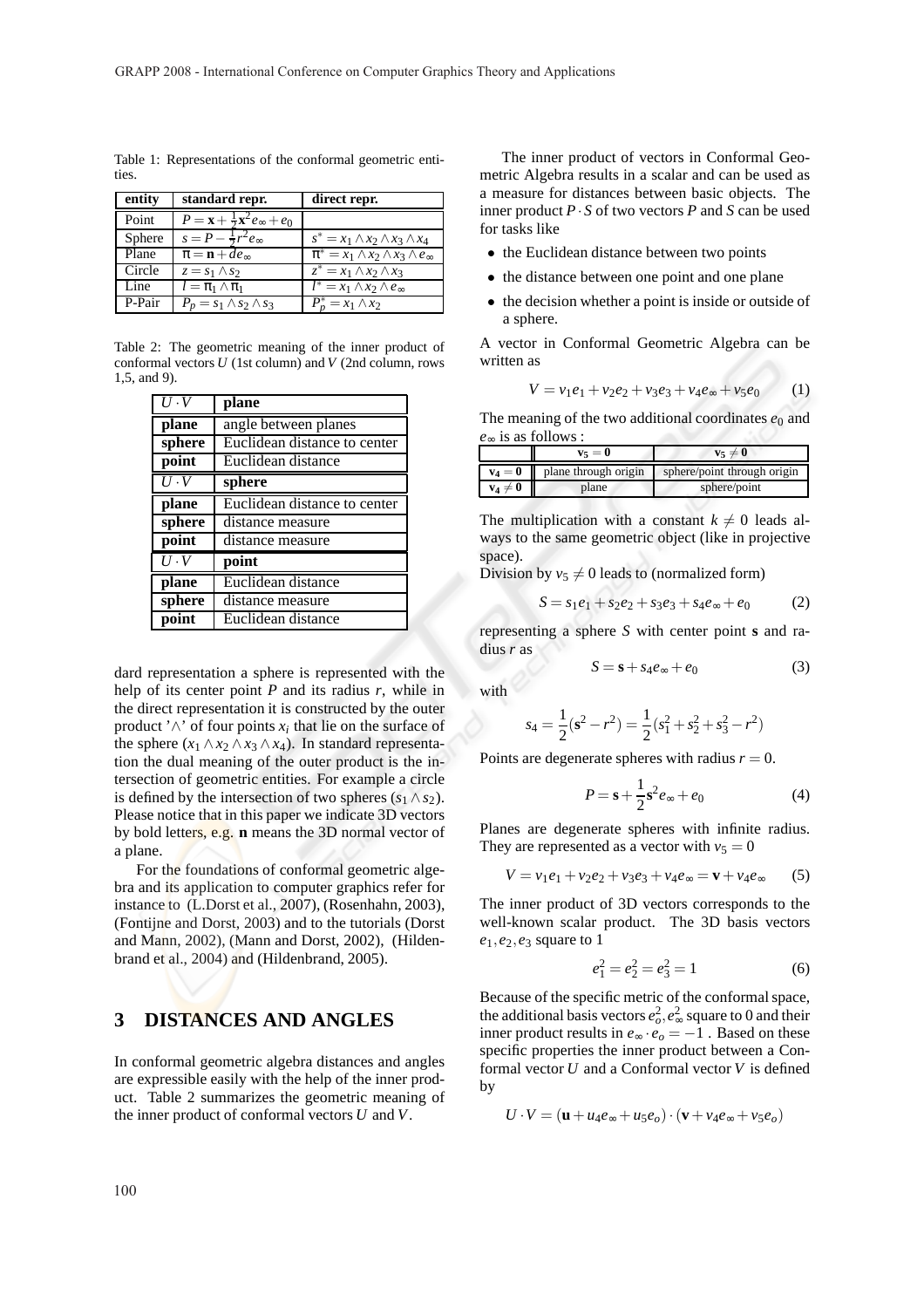also expressible as

$$
U \cdot V = \mathbf{u} \cdot \mathbf{v} - u_5 v_4 - u_4 v_5 \tag{7}
$$

or

$$
U \cdot V = u_1 v_1 + u_2 v_2 + u_3 v_3 - u_5 v_4 - u_4 v_5
$$

In the case of *U* and *V* both being points we get

$$
U \cdot V = -\frac{1}{2} (\mathbf{s} - \mathbf{p})^2
$$

We recognize that the square of the Euclidean distance of the inhomogenous points corresponds to the inner product of the homogenous points multiplied by −2.

$$
(\mathbf{s} - \mathbf{p})^2 = -2(U \cdot V) \tag{8}
$$

For a vector*U* representing a point and a vector*V* representing a plane with normal vector **n** and distance *d* we get according to equation (7)

$$
U \cdot V = P \cdot \pi = \mathbf{p} \cdot \mathbf{n} - d \tag{9}
$$

representing the Euclidean distance of the point and the plane. Note that the scalar product  $\mathbf{p} \cdot \mathbf{n}$  describes the distance of the plane from the origin. Subtraction of *d* results in the Euclidean plane to point distance.

For a vector *U* representing a plane with normal vector **n** and origin distance *d* and a vector*V* representing a sphere we get according to equation (7)

$$
U \cdot V = \pi \cdot S = \mathbf{n} \cdot \mathbf{s} - d \tag{10}
$$

representing the Euclidean distance of the sphere center from the plane.

For two vectors  $S_1$  and  $S_2$  representing two spheres we get

$$
2(S_1 \cdot S_2) = r_1^2 + r_2^2 - (\mathbf{s}_2 - \mathbf{s}_1)^2 \tag{11}
$$

This means that twice the inner product of two spheres equals the sum of the square of the radii minus the square of the Euclidean distance of the sphere centers.

We will see now that the inner product of a point and a sphere can be used for the decision of whether a point is inside or outside of a sphere. For a vector *P* representing a point (sphere with radius 0) and a vector *S* representing a sphere with radius *r* we get according to equation (11)

$$
2(P \cdot S) = r^2 - (s - p)^2 \tag{12}
$$

That is equal to the square of the radius minus the square of the distance between the point and the center point of the sphere.

Based on this observation we can see that for

 $P \cdot S > 0$ : **p** is inside of the sphere  $P \cdot S = 0$ : **p** is on the sphere

#### $P \cdot S < 0$ : **p** is outside of the sphere

Angles between two objects  $o_1$ ,  $o_2$  like two lines or two planes can be computed using the inner product of the normalized direct representation of the objects.

$$
cos(\theta) = \frac{o_1^* \cdot o_2^*}{|o_1^*| |o_2^*|}
$$
 (13)

or

$$
\theta = \angle(o_1, o_2) = \arccos \frac{o_1^* \cdot o_2^*}{|o_1^*| |o_2^*|}
$$
 (14)

Please refer to (Doran and Lasenby, 2003) for more details.

Let us derive as one example an expression for the angle between two planes based on the observation of equation (7). For a vector  $\pi_1$  representing a plane with normal vector  $\mathbf{n}_1$  and distance  $d_1$  we get

$$
\mathbf{u} = \mathbf{n_1}, \ \ u_4 = d_1, \ \ u_5 = 0
$$

For a vector  $\pi_2$  representing another plane we get

$$
\mathbf{v} = \mathbf{n}_2, \ \ v_4 = d_2, \ \ v_5 = 0
$$

The inner product of the two planes is

$$
\pi_1 \cdot \pi_2 = \mathbf{n}_1 \cdot \mathbf{n}_2 \tag{15}
$$

representing the scalar product of the two normals of the planes.

Based on this observation the angle  $\theta$  between two planes can be computed as follows

$$
cos(\theta) = \pi_1 \cdot \pi_2 \tag{16}
$$

This corresponds to equation (14) taking into account that the planes are normalized and that the dualization operation only switches between the two possible angles between planes.

Please notice that the same is also true for two circles. In this case the inner product describes the cosine of the respective carrier planes of the two circles.

# **4 DIFFERENTIAL GEOMETRY**

In order to analyze point clouds some properties of conformal geometric algebra are very helpful. Assuming some kind of curvature information of point clouds the easy handling of geometric objects like circles and lines can be used for the local description of curvature. Based on these local properties the existence of geometric objects like cylinder, sphere, cone or torus can be investigated.

(Adamson, 2007) already developed algorithms to estimate local curvature information including principal curvatures. These can be very easily be transferred into algebraic expressions describing locally fitting objects. These objects include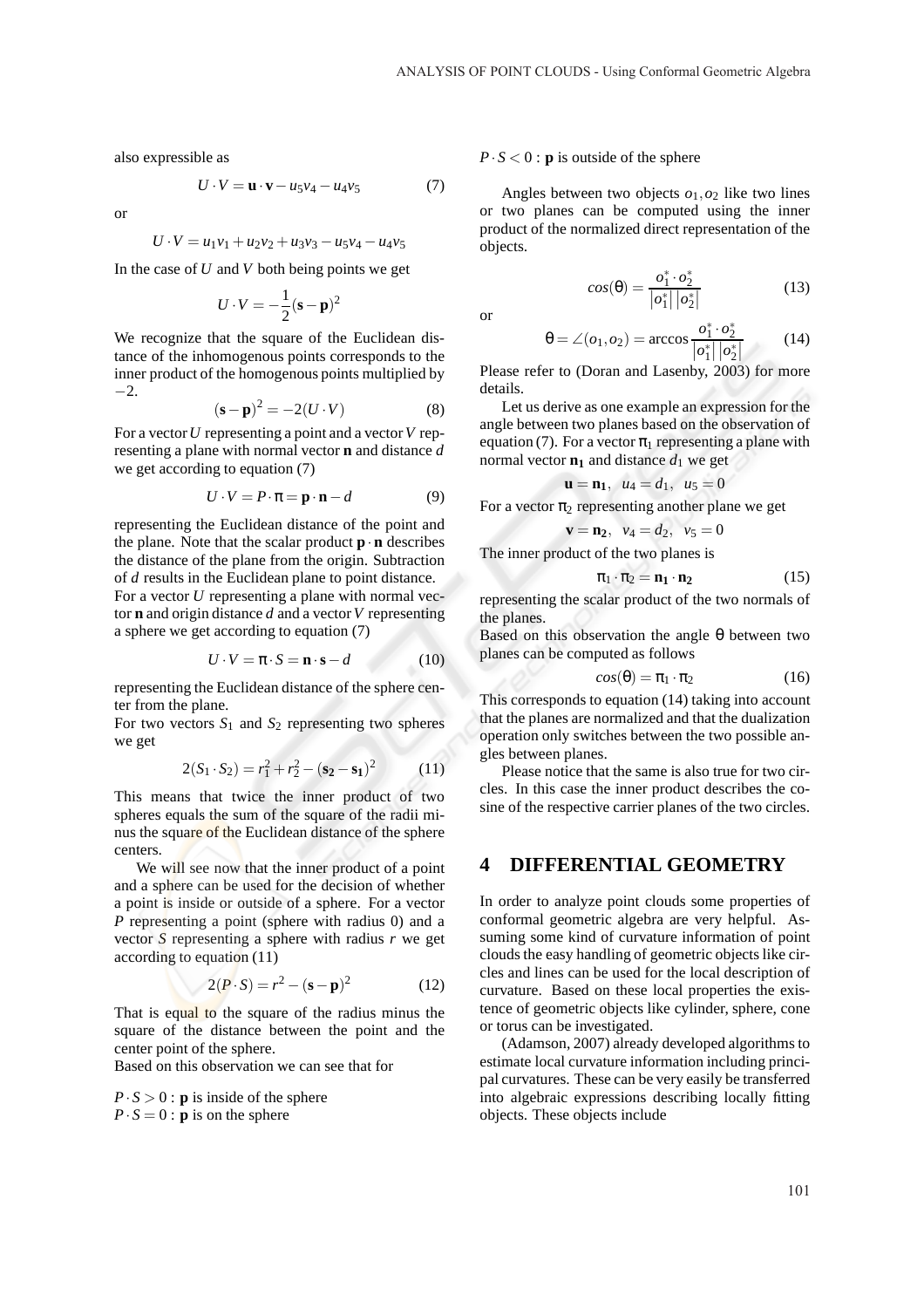- osculating circle (see figure 2)
- line describing vanishing curvature (see figure 3)
- osculating circle with vanishing radius (see figure 1)

and can be treated very consistently in conformal geometric algebra since all these objects have the same algebraic structure. They are bivectors easy to compute with.



Figure 1: Local coordinate system at point  $p_i$  based on the tangent vector **t** and the normal vector **n**.



Figure 2: Osculating circle describing the curvature at point *pi* .

Circles can be described with the help of the outer product of 3 points lying on the the circle or as the intersection of a sphere and a plane resulting in the following formula

$$
Z = (\mathbf{c} \times \mathbf{n_c})e_{123} - \mathbf{n_c} \wedge e_0 - (\mathbf{c} \cdot \mathbf{n_c})e_{\infty} \wedge e_0
$$

$$
+ [(\mathbf{c} \cdot \mathbf{n_c})\mathbf{c} - \frac{1}{2}(\mathbf{c}^2 - r^2)\mathbf{n_c}] \wedge e_{\infty}
$$

Lines can be described with the help of the outer product of 2 planes or as

$$
L = \mathbf{u}e_{123} + \mathbf{m} \wedge e_{\infty} \tag{17}
$$



Figure 3: Line describing vanishing curvature at point *p<sup>i</sup>* .

with  $\mathbf{u} = \mathbf{b} - \mathbf{a}$  as Euclidean direction vector and  $\mathbf{m} =$  $\mathbf{a} \times \mathbf{b}$  as the moment vector. The corresponding six Plücker coordinates are

$$
(\mathbf{u} : \mathbf{m}) = (u_1 : u_2 : u_3 : m_1 : m_2 : m_3). \tag{18}
$$



Figure 4: Plücker parameters **u** and **m** of the line through **a** and **b**.

# **5 FITTING OF POINTS WITH THE HELP OF A SPHERE**

While in (Hildenbrand, 2005) fitting of spheres or planes into point clouds is described, in this section a point cloud  $\mathbf{p_i} \in \mathbb{R}^3$ ,  $i \in \{1, ..., n\}$  will be approximated specifically with the help of a sphere. The inhomogenous points **p<sup>i</sup>** are represented as

$$
P_i = \mathbf{p_i} + \frac{1}{2}\mathbf{p_i}^2 e_\infty + e_0 \tag{19}
$$

and the sphere *S* with inhomogenous center point **s** and radius *r* is represented according to equation (3).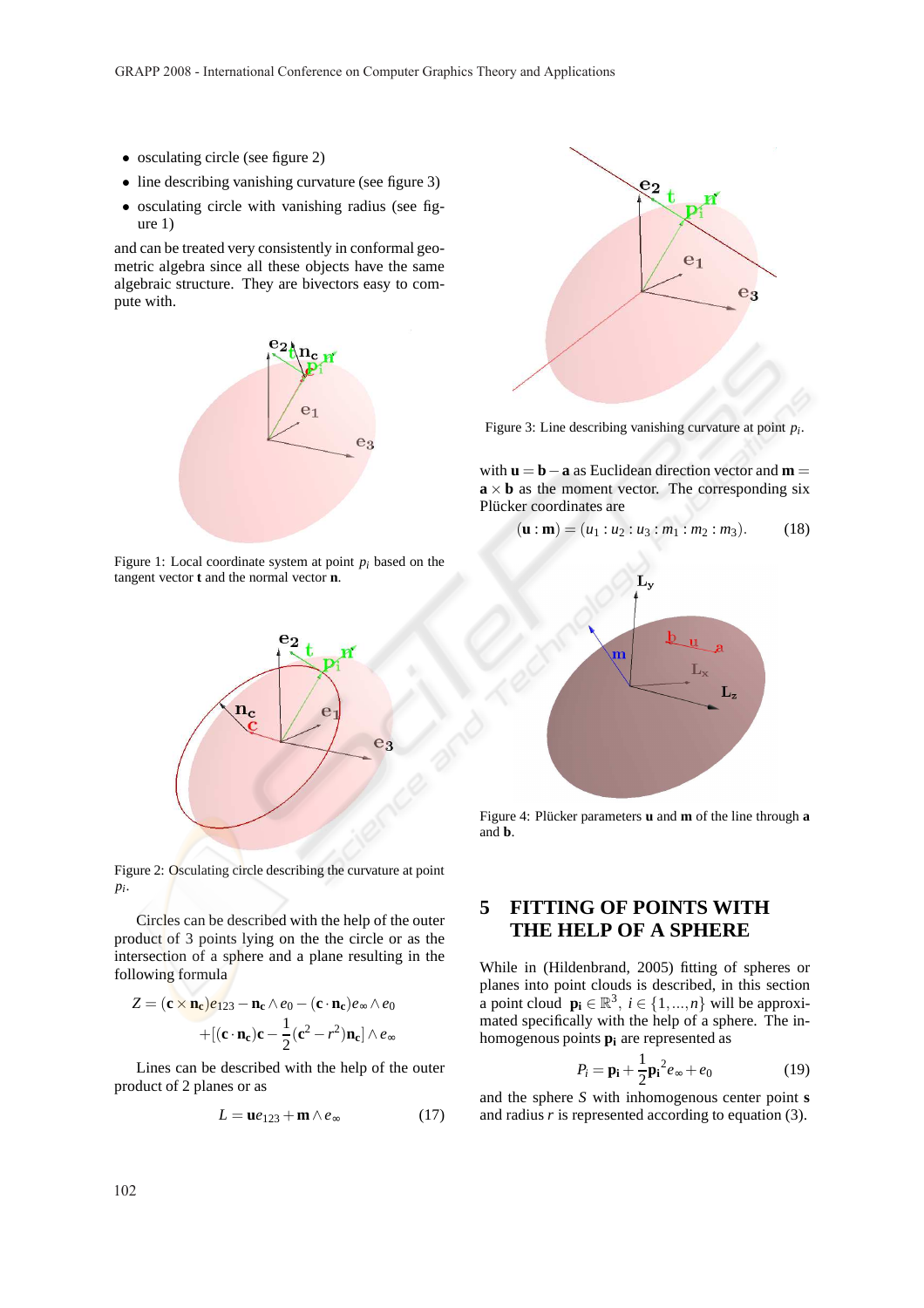### **5.1 Approach**

In order to solve the approximation problem we

- define a distance measure between point and sphere with the help of the inner product.
- make a least squares approach to minimize the squares of the distances between the points and the sphere.
- solve the resulting linear system of equations.

### **5.2 Distance Measure**

According to section 3 the inner product between a point *P<sup>i</sup>* and the sphere *S*

$$
P_i \cdot S = (\mathbf{p_i} + \frac{1}{2}\mathbf{p_i}^2 e_{\infty} + e_0) \cdot (\mathbf{s} + s_4 e_{\infty} + e_0) \tag{20}
$$

can be used as a measure for their distance. This results in

$$
P_i \cdot S = \mathbf{p_i} \cdot \mathbf{s} - \frac{1}{2} \mathbf{p_i}^2 - s_4
$$

according to equation (7) which can be written as

$$
P_i \cdot S = w_{i,1} s_1 + w_{i,2} s_2 + w_{i,3} s_3 + w_{i,4} s_4 + w_{i,5}
$$

or

$$
P_i \cdot S = \sum_{j=1}^{4} (w_{i,j} s_j) + w_{i,5}
$$
 (21)

with

$$
w_{i,k} = \begin{cases} p_{i,k} & : k \in \{1,2,3\} \\ -1 & : k = 4 \\ -\frac{1}{2}\mathbf{p_i}^2 & : k = 5 \end{cases}
$$

### **5.3 Least Squares Approach**

In the least-squares sense we consider the minimum of the squares of the distances between all the points and the sphere

$$
min \sum_{i=1}^{n} (P_i \cdot S)^2
$$
 (22)

In order to obtain the minimum we have the following 4 necessary conditions

$$
\forall k \in \{1..4\} : \frac{\partial (\sum_{i=1}^{n} (P_i \cdot S)^2)}{\partial s_k} = \sum_{i=1}^{n} \frac{\partial (P_i \cdot S)^2}{\partial s_k} = 0
$$
\n(23)

With the help of

$$
\frac{\partial (P_i \cdot S)^2}{\partial s_k} = 2(P_i \cdot S) \cdot \frac{\partial (P_i \cdot S)}{\partial s_k}
$$

and

$$
\frac{\partial (P_i \cdot S)}{\partial s_k} = \frac{\partial (\sum_{j=1}^4 (w_{i,j} s_j) + w_{i,5})}{\partial s_k} = w_{i,k}
$$

we obtain

$$
\forall k \in \{1..4\}: \sum_{i=1}^{n} \frac{\partial (P_i \cdot S)^2}{\partial s_k} = 2 \sum_{i=1}^{n} \left( \sum_{j=1}^{4} (w_{i,j} s_j w_{i,k}) + w_{i,5} w_{i,k} \right) = 0
$$
  
or

$$
\forall k \in \{1..4\}: \sum_{i=1}^{n} \sum_{j=1}^{4} (w_{i,j} w_{i,k} s_j) = -\sum_{i=1}^{n} (w_{i,5} w_{i,k})
$$

which is the same as

$$
\forall k \in \{1..4\}: \sum_{j=1}^{4} \sum_{i=1}^{n} (w_{i,j}w_{i,k}s_j) = -\sum_{i=1}^{n} (w_{i,5}w_{i,k})
$$
or

 $(w_{i,k})$ 

$$
\forall k \in \{1..4\}: \sum_{j=1}^{4} s_j \sum_{i=1}^{n} (w_{i,j} w_{i,k}) = -\sum_{i=1}^{n} (w_{i,5})
$$

leading to the following linear equation system

$$
\begin{pmatrix}\n\Sigma w_{i,1}w_{i,1} & \Sigma w_{i,2}w_{i,1} & \Sigma w_{i,3}w_{i,1} & \Sigma w_{i,4}w_{i,1} \\
\Sigma w_{i,1}w_{i,2} & \Sigma w_{i,2}w_{i,2} & \Sigma w_{i,3}w_{i,2} & \Sigma w_{i,4}w_{i,2} \\
\Sigma w_{i,1}w_{i,3} & \Sigma w_{i,2}w_{i,3} & \Sigma w_{i,3}w_{i,3} & \Sigma w_{i,4}w_{i,3} \\
\Sigma w_{i,1}w_{i,4} & \Sigma w_{i,2}w_{i,4} & \Sigma w_{i,3}w_{i,4} & \Sigma w_{i,4}w_{i,4} \\
& \phantom{\Sigma w_{i,1}}\n\end{pmatrix} \cdot s
$$
\n
$$
= \begin{pmatrix}\n-\Sigma w_{i,5}w_{i,1} \\
-\Sigma w_{i,5}w_{i,2} \\
-\Sigma w_{i,5}w_{i,3} \\
-\Sigma w_{i,5}w_{i,4}\n\end{pmatrix}
$$

For a fitting sphere, the result of the least squares approach is as follows :

$$
\begin{pmatrix}\n\Sigma p_{i,1}p_{i,1} & \Sigma p_{i,2}p_{i,1} & \Sigma p_{i,3}p_{i,1} & -\Sigma p_{i,1} \\
\Sigma p_{i,1}p_{i,2} & \Sigma p_{i,2}p_{i,2} & \Sigma p_{i,3}p_{i,2} & -\Sigma p_{i,2} \\
\Sigma p_{i,1}p_{i,3} & \Sigma p_{i,2}p_{i,3} & \Sigma p_{i,3}p_{i,3} & -\Sigma p_{i,3} \\
-\Sigma p_{i,1} & -\Sigma p_{i,2} & -\Sigma p_{i,3} & \Sigma 1\n\end{pmatrix} \cdot s
$$
\n
$$
= \begin{pmatrix}\n\frac{1}{2}\Sigma \mathbf{p}_{i}^{2}p_{i,1} \\
\frac{1}{2}\Sigma \mathbf{p}_{i}^{2}p_{i,2} \\
\frac{1}{2}\Sigma \mathbf{p}_{i}^{2}p_{i,3} \\
-\frac{1}{2}\Sigma \mathbf{p}_{i}^{2}\n\end{pmatrix}
$$

with  $p_{i,1}, p_{i,2}, p_{i,3}$  as inhomogenous coordinates of the points  $\mathbf{p}_i$ . The result  $s = (s_1, s_2, s_3, s_4)$  represents the center point of the sphere (*s*1,*s*2,*s*3) and its radius in terms of  $r^2 = s_1^2 + s_2^2 + s_3^2 - 2s_4$ 

# **6 BOUNDING SPHERE ALGORITHM**

The problem of defining a bounding sphere of a point cloud can be subdivided into three sub-problems: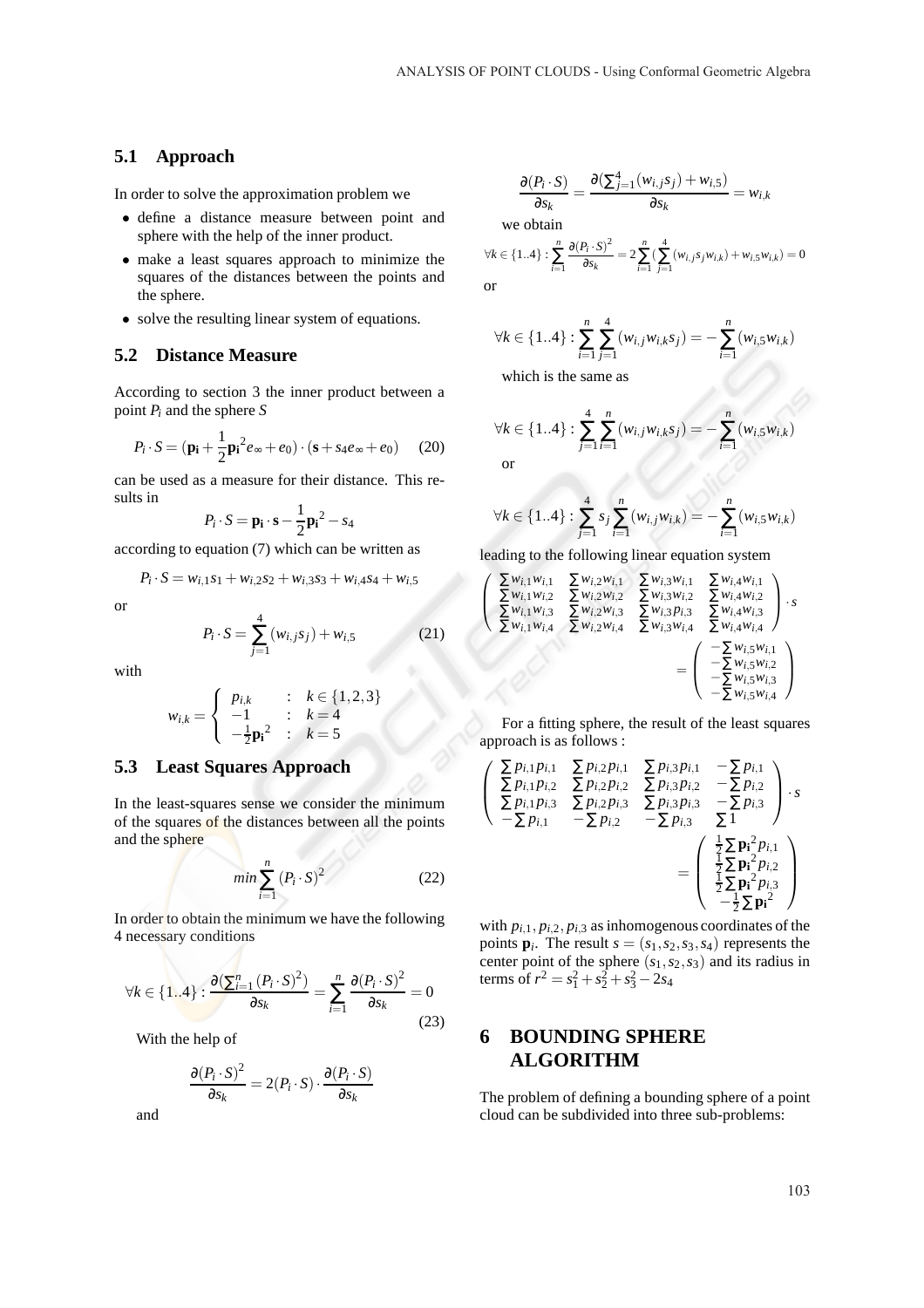- 1. How to enclose a set of points by a minimal sphere.
- 2. How to minimally expand an existing bounding sphere when adding more points.
- 3. How to merge existing bounding spheres.

Because points can be treated as spheres of zero radius, case 2 becomes part of case 3 if the latter is solved for bounding sheres of general radii, including the radius zero.

## **6.1 Point Clouds with One, Two or Three Points**

Conformal geometric algebra adds an origin-infinity plane to 3D Eucldean space. The origin-infinity plane is given by its bivector blade  $E = e_\infty \wedge \mathbf{e}_0$ . The blade *E* can be used to extract pure Euclidean parts from conformal multivectors *M*

$$
M_{Euclid} = (M \wedge E) \cdot E. \tag{24}
$$

We represent spheres by 5D vectors *S* in the *G*<sup>4</sup>,<sup>1</sup> conformal model of three-dimensional Euclidean space. In general the conformal model uses blades *A<sup>V</sup>* for the socalled inner product null space representation (IPNS) of conformal subspaces *V*,

$$
X \cdot A_V = 0 \Leftrightarrow X \in V,\tag{25}
$$

which is dual to the direct outer product null space representation (OPNS)

$$
X \wedge A_V^* = 0 \Leftrightarrow X \in V, \qquad A_V^* = A_V I_5^{-1} = -A_V e_{123} E. \tag{26}
$$

Section 2 gave examples of blades *A<sup>V</sup>* for circles and lines and Equ. (29) shows how to obtain a sphere (blade) vector  $(A_V = S)$ .

If the cloud consists of only one point

$$
P = \mathbf{p} + \frac{1}{2}\mathbf{p}^2 e_{\infty} + e_0, \qquad (27)
$$

this point defines its own bounding sphere with conformal center  $C = P$  and radius zero  $r = 0$ .

If the cloud consists of two points,

$$
P_k = \mathbf{p}_k + \frac{1}{2} \mathbf{p}_k^2 e_\infty + e_0, \quad 1 \le k \le 2, \qquad (28)
$$

the minimal bounding sphere has  $P_1$  and  $P_2$  as its poles. The conformal sphere vector (see Fig. 5) is then given by

$$
S = \frac{1}{2}(P_1 + P_2). \tag{29}
$$

The factor one half is convenient for keeping the inner product of *S* with *e*<sup>∞</sup> to

$$
S \cdot e_{\infty} = -1. \tag{30}
$$



Figure 5: Sphere vector constructed from two pole points.

This is not necessary, because the conformal objects are homogeneous, but helpful regarding numerical implementations. We can always *norm* a sphere by

$$
S \to \frac{S}{-S \cdot e_{\infty}} \tag{31}
$$

and thus achieve (30). The radius of a normed sphere is given by

$$
r^2 = S^2. \tag{32}
$$

The conformal center of a normed sphere is then given by

$$
C = S + \frac{1}{2}r^2 e_\infty.
$$
 (33)

The Euclidean center vector of a sphere is given according to (24) by

$$
\mathbf{c} = (C \wedge E) \cdot E. \tag{34}
$$

In the case of three conformal points

$$
P_k = \mathbf{p}_k + \frac{1}{2} \mathbf{p}_k^2 e_{\infty} + e_0, \quad 1 \le k \le 3, \qquad (35)
$$

we can first define an initial sphere with two points (e.g.  $P_1$ , $P_2$ ) as in Equ. (29). Then we can regard the third point as a second sphere with zero radius and center  $P_3$  and apply the method for the bounding of two spheres described in subsection 6.3. Or we can directly expand the sphere to minimally include the third point in the following way.

#### **6.2 Minimally Including a New Point**

We describe this alternative (compared to subsection 6.3) way in order to show that geometric algebra offers a variety of algorithmic constructions, some of which may be preferable for specific tasks and for numerical optimization.

We show two variants in the form of CLUCalc Scripts. The first more from a geometric algebra principle point of view, the second based on further code performance optimization with Maple.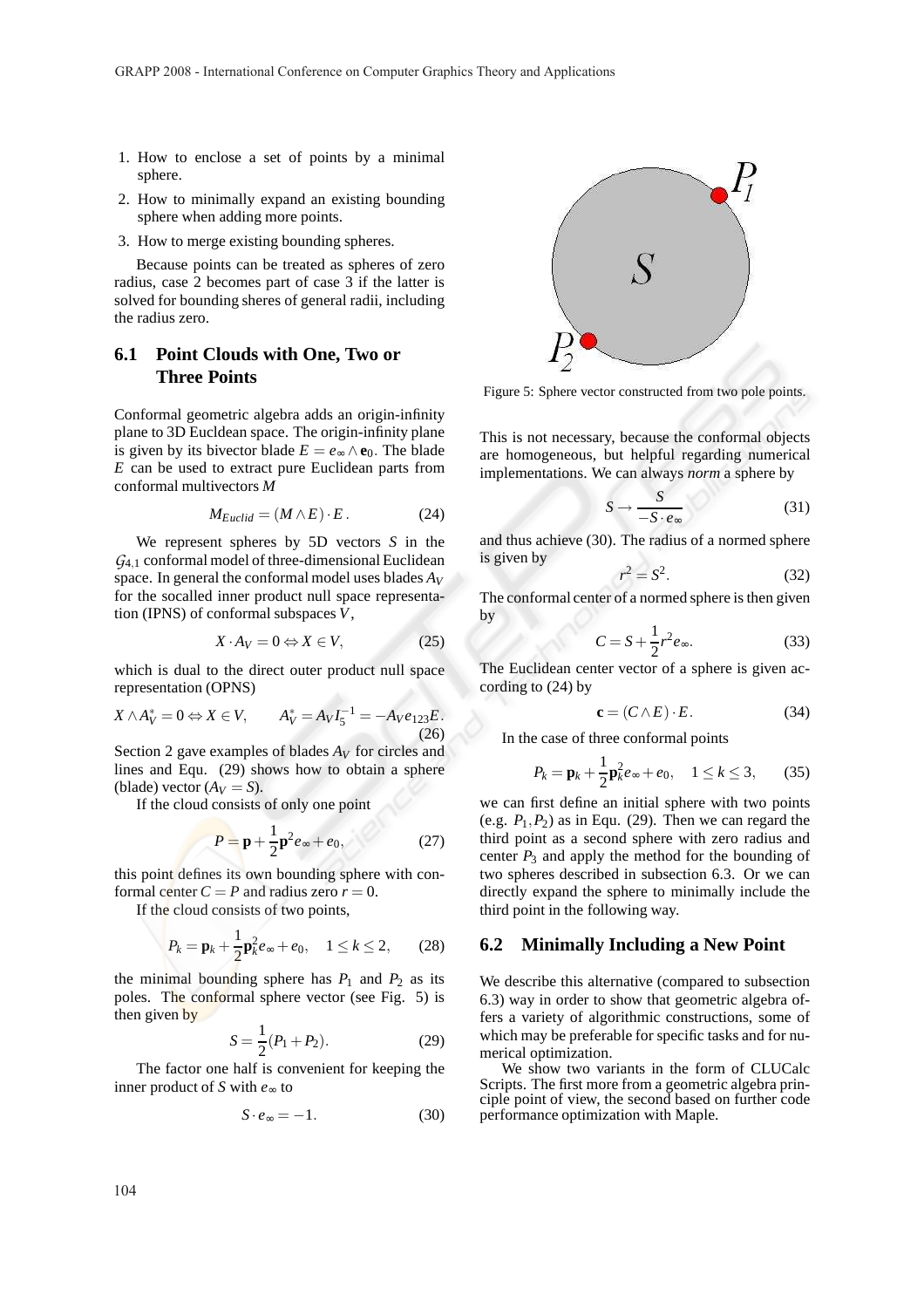

Figure 6: Minimally adding a point *P* to a sphere *S* by adjusting center and radius.

```
DefVarsN3(); // se of conformal model
:IPNS; // Use of inner product null space repr.
C = VecN3(c1,c2,c3); // Conformal sphere center
r=r0; // Sphere radius
S = C - 0.5*r*r*einf;//Definition of initial sphere S
P=VecN3(p1,p2,p3); // New point outside S
d = sqrt(-2*P.C);//Distance between sphere center C and P
if (d>r){
 CP = (p1-c1)*e1 + (p2-c2)*e2 + (p3-c3)*e3;// Vector CP
  T = 1 + 0.5* 0.5*(1-r/d)*CP *einf;// Translator to new center
  Cl = \Upsilon^*C^*T;// Center of new sphere
  r1 = (d+r)/2;// Radius of new sphere
  S1 = C1 - 0.5*r1*r1*einf;// Def. of new sphere
}
```
We see in the CLUCalc Script that the sphere is only expanded if the new point *P* is outside the sphere *S* (*d* > *r*).  $C_1$  is the center of the expanded sphere  $S_1$ , obtained by shifting *C* in the direction of *P* by **t** =  $\frac{1}{2}(d-r)\frac{CP}{|CP|}$ , because  $d = |CP|$ .  $r_1 = (d+r)/2$  is the radius of the minimally expanded sphere *S*1. Compare Fig. 6.

For numerical optimization we can replace the definition of *d* and the if loop by Maple optimized code

#### d=sqrt((p1-c1)\*(p1-c1)+(p2-c2)\*(p2-c2)+(p3-c3)\*(p3-c3));

```
if (d>r)c1x = (-r*p1+r*c1+pl*d+cl*d)/d/2;c1y = ( r*c2+p2*d+c2*d-r*p2)/d/2;
 c1z = (p3*d-r*p3+r*c3+c3*d)/d/2;r1 = (d+r)/2;S1 = VecN3(clx, c1y, c1z) - 0.5*r1*r1*einf;
```


Figure 7: Minimal bounding sphere of two spheres.

### **6.3 Bounding Two Spheres**

We can merge (bound) two spheres by defining a straight line *g* which connects the centers of the two (normed) spheres  $S_1$  and  $S_2$ 

$$
g^* = (S_1 \wedge S_2 \wedge e_\infty)^*.
$$
 (36)

The Eulidean unit vector in the direction of *g* is then

$$
\mathbf{d} = \frac{g^* \cdot e_{123}}{|g^* \cdot e_{123}|}. \tag{37}
$$

We now calculate the poles of the minimal bounding sphere. The first pole is the point of intersection of *g* with  $S_1$  away from  $S_2$ 

$$
\mathbf{q}_1 = \mathbf{c}_1 - r_1 \mathbf{d},\tag{38}
$$

with  $c_1$  and  $r_1$  calculated according to (34) and (32). We similarly obtain the second pole of the bounding sphere as the point of intersection of *g* with *S*<sup>2</sup> away from *S*<sup>1</sup>

$$
\mathbf{q}_2 = \mathbf{c}_2 + r_2 \mathbf{d},\tag{39}
$$

The corresponding conformal poles (27) give according to (29) the mininal bounding sphere (see Fig. 7)

$$
S_{12} = \frac{1}{2}(Q_1 + Q_2). \tag{40}
$$

In this section we developed the algebraic expressions for the minimal bounding sphere [eqs. (36) to (40)] for easy numerical implementation. It would be possible to completely carry out the calculation of *S*<sup>12</sup> on the conformal level. For that purpose we would first calculate the conformal point pairs (OPNS) of intersection of line *g* with sphere *S*<sup>1</sup>

$$
pair_1 = g \cdot S_1 \tag{41}
$$

and of line *g* with sphere *S*<sup>2</sup>

$$
pair_2 = g \cdot S_2. \tag{42}
$$